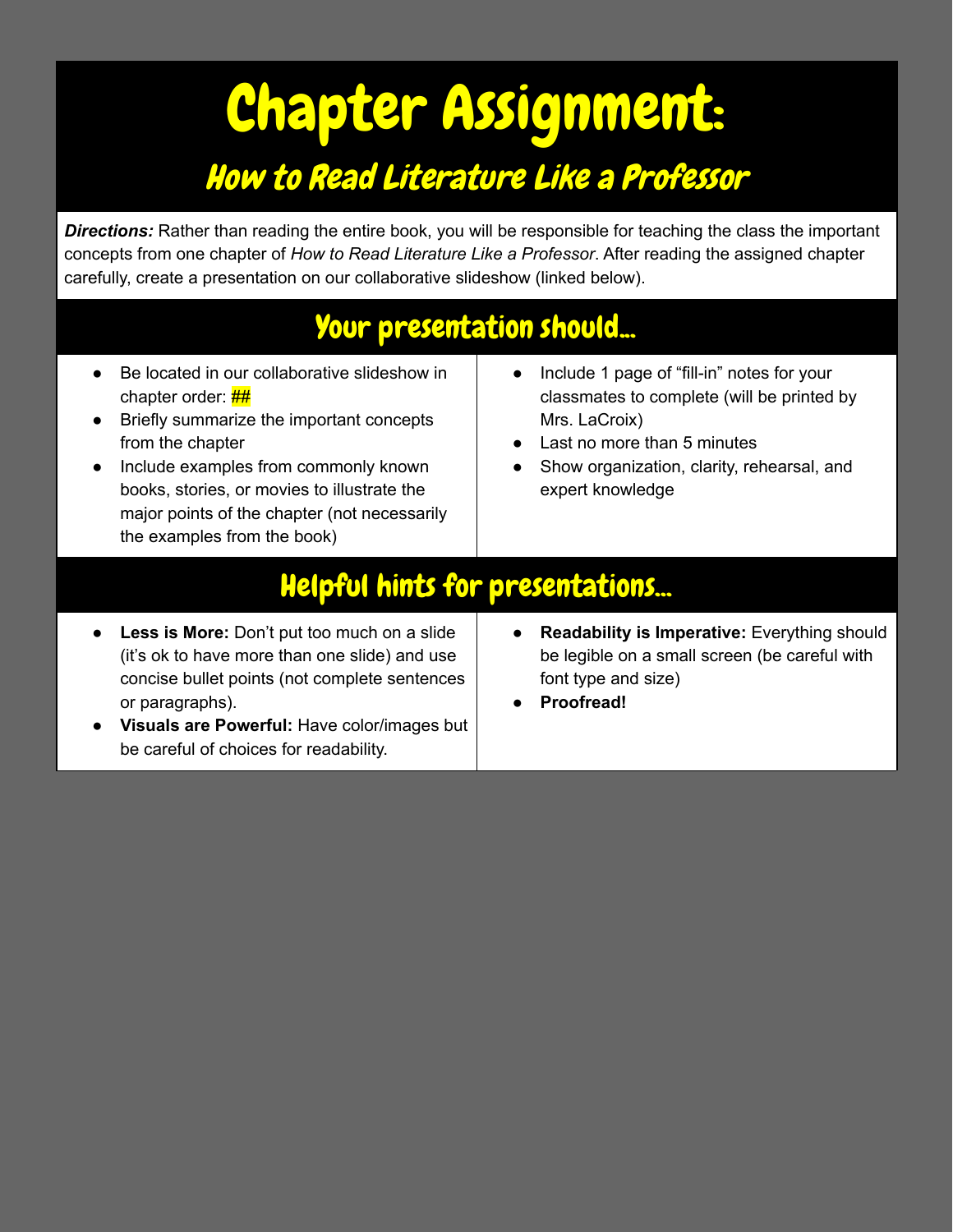## Chapter Assignment Rubric

|                                       | Emerging                                                                                                   | Developing                                                                                             | Proficient                                                                                                                                   | <b>Points</b><br><b>Earned</b> | <b>Points</b><br><b>Possible</b> |
|---------------------------------------|------------------------------------------------------------------------------------------------------------|--------------------------------------------------------------------------------------------------------|----------------------------------------------------------------------------------------------------------------------------------------------|--------------------------------|----------------------------------|
| <b>Chapter</b><br><b>Summary</b>      | Demonstrates a<br>misunderstanding of<br>the chapter's thesis.                                             | Demonstrates a<br>muddled but accurate<br>understanding of the<br>chapter's thesis.                    | Demonstrates a clear<br>and accurate<br>understanding of the<br>chapter's thesis.                                                            |                                | 20                               |
| <b>Examples</b>                       | Makes broad<br>connections between<br>the thesis and relevant<br>examples.                                 | Makes apt and specific<br>connections between<br>the thesis and relevant<br>examples.                  | Makes apt and specific<br>connections between<br>the thesis and relevant<br>examples.                                                        |                                | 10                               |
|                                       | Examples are limited<br>to only those<br>referenced in the text<br>and are not familiar to<br>students.    | Examples are limited to<br>only those referenced<br>in the text, but are<br>familiar to students.      | Examples are familiar<br>to students, expanding<br>beyond those<br>referenced in the text.                                                   |                                | 10                               |
|                                       | Inadequately explains<br>how the examples<br>illustrate and reinforce<br>the thesis.                       | Partially or<br>inconsistently explains<br>how the examples<br>illustrate and reinforce<br>the thesis. | Fully explains how the<br>examples illustrate and<br>reinforce the thesis.                                                                   |                                | 15                               |
| "Fill-In" Notes                       | The fill-in notes are<br>unorganized and do<br>not clearly summarize<br>the main points of the<br>chapter. | The fill-in notes are<br>partially organized and<br>focus on some main<br>points of the chapter.       | The fill-in notes are<br>organized and clearly<br>explain the main points<br>of the chapter. They are<br>easy for students to<br>understand. |                                | 15                               |
| <b>Presentation</b><br><b>Quality</b> | The presentation is<br>under-rehearsed. The<br>speaker demonstrates<br>inadequate expertise.               | The presentation is<br>under-rehearsed. The<br>speaker appears<br>somewhat unprepared.                 | The presentation is well<br>focused and<br>persuasive.                                                                                       |                                | 10                               |
|                                       |                                                                                                            |                                                                                                        | <b>Total Points Earned:</b>                                                                                                                  |                                | 80                               |